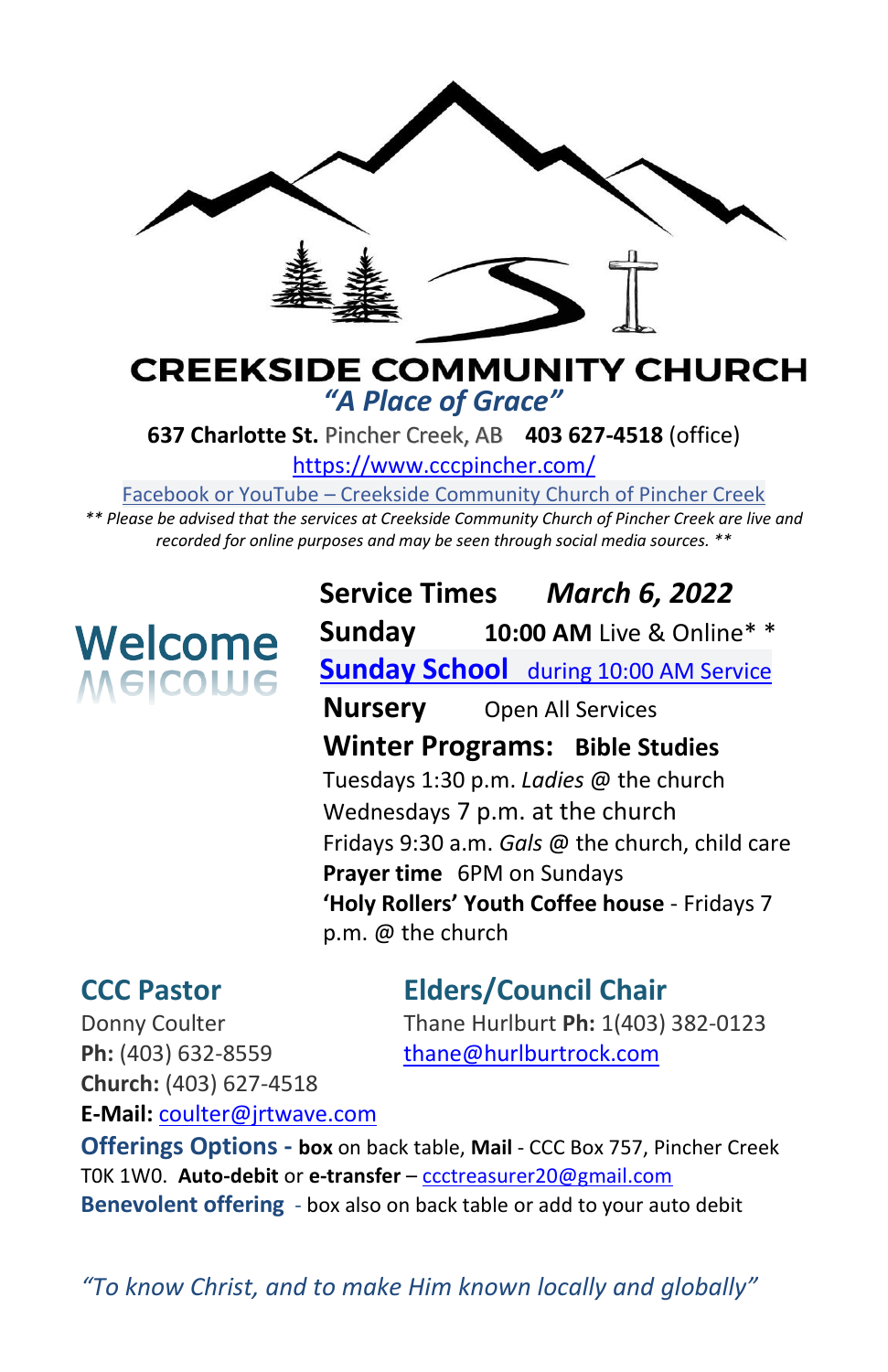# **Ministries & Outreach**

**Community** Joy Hurlburt *Deacon, Congregational Care 403 330-5399* [joy@hurlburtrock.com](mailto:joy@hurlburtrock.com) **Missions** – please speak to Pastor Donny **Prayer Needs** Cliff Coverdale **Youth Ministry 'Holy Rollers' Youth** Pastor Donny

# **Today's Service**

**Welcome and Announcements** *Thane Hurlburt & Pastor Donny*

- ➢ **Hymn sing next Sunday evening, March 13th** led by Mel (825- 594-5004) & Margie (825-594-5005)
- ➢ **Snow Removal** March 7-13 Billingtons, Randy Boldt
- ➢ **Fundraiser to support Helen Blackburn's mission work in Bolivia underway – donate today**
- ➢ **Next Sunday –** *Clocks 'Spring Forward'* **– DST begins**

|                       | Worship through Music Led by Dana, Ava and Nathan |
|-----------------------|---------------------------------------------------|
| The Lion and the Lamb | Holy is the Lord                                  |
| Tremble               | He will hold me fast                              |

#### **through Prayer and Praise** *Led by Thane & Pastor Donny*

- $\checkmark$  Praise for God's promises to hear our prayers
- $\checkmark$  Please pray for Betty Smith and her family –as her son Geoff died Friday evening. Betty asks you to rejoice with her that there will be a reunion one day in Heaven
- $\checkmark$  Pray together with the churches of Ukraine for strength when there is no rest, food or shelter, for safety when bombardment strikes their communities, for safe passage for refugees from the conflict
- $\checkmark$  Please pray for the people of Russia, for courage to speak truth to the war on Ukraine. Please pray for Putin, and for us that we would trust God's promises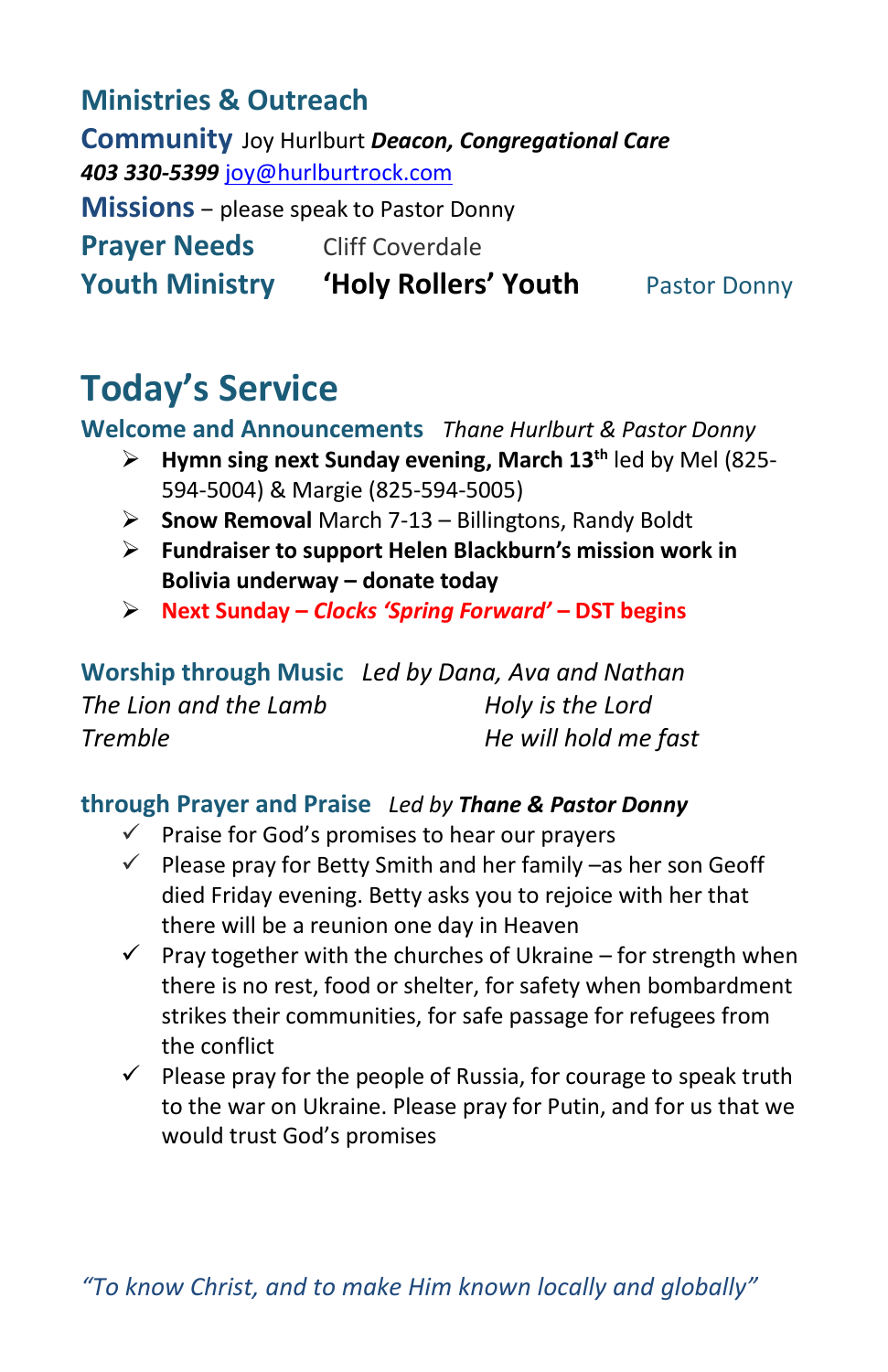# **Today's Message Notes . . .**

A Review of the Work of Holiness

I Peter 1:13-16 A command to Holiness

Get your Mind Ready for Action

The Battlefield of the Mind

- Take every thought captive to Jesus
- Set your mind on things above not below
- Renovate your mind
- Dwell on these things
	- 1. True
	- 2. Honorable
	- 3. Right
	- 4. Pure

*"To know Christ, and to make Him known locally and globally"*